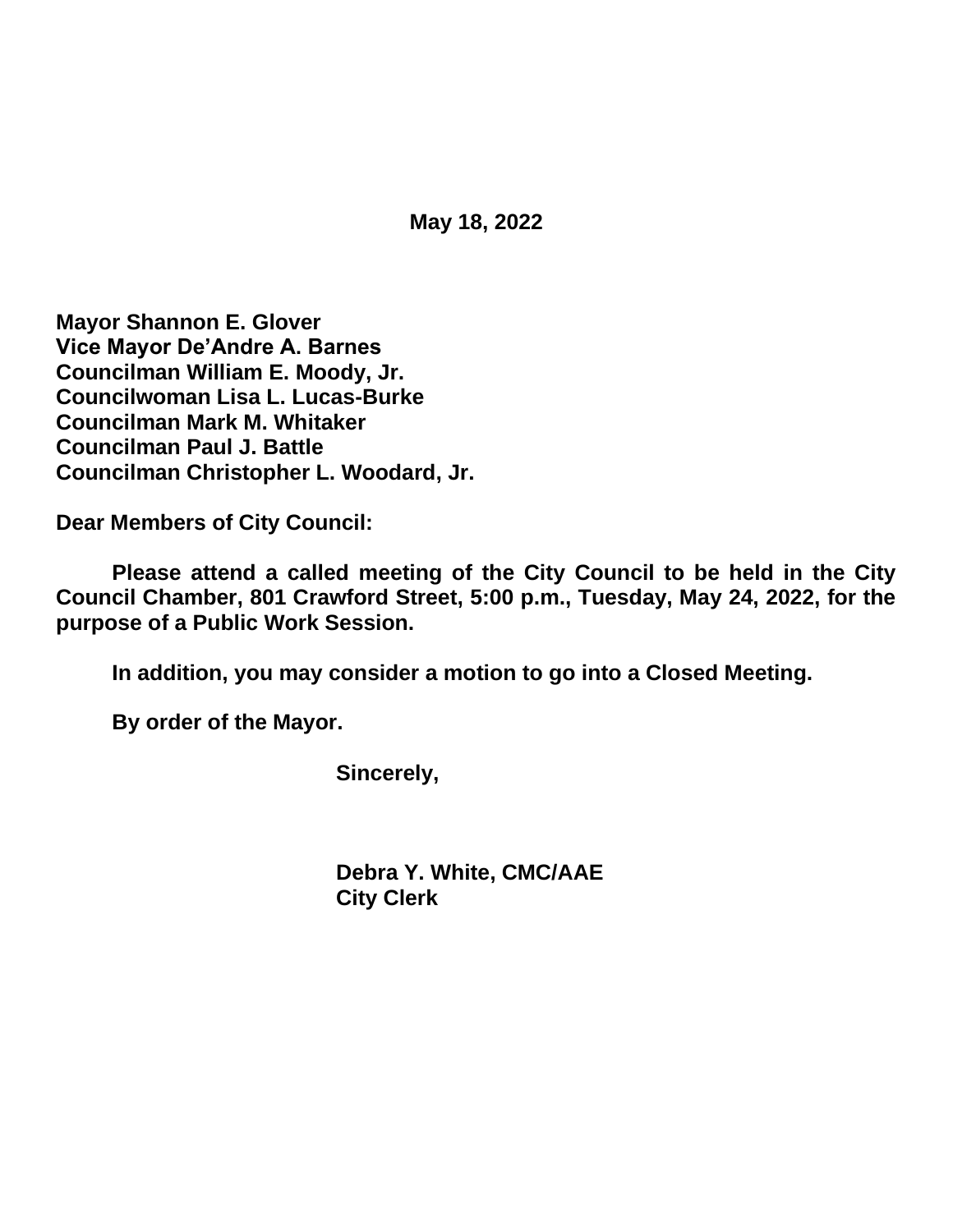**Portsmouth City Council Public Work Session Tuesday, May 24, 2022 5:00 p.m.**

- **1. [Emergency Management Hurricane Season Update](https://www.portsmouthva.gov/DocumentCenter/View/12441/Council-Work-Session-Hurrican-Preparedness-Update-05-24-22-)**
- **2. [Hybrid Meeting Update](https://www.portsmouthva.gov/DocumentCenter/View/12440/Hybrid-Meeting-Report-Back-002)**
- **3. City Manager's Report/Report Backs**
- **4. City Council Liaison Reports**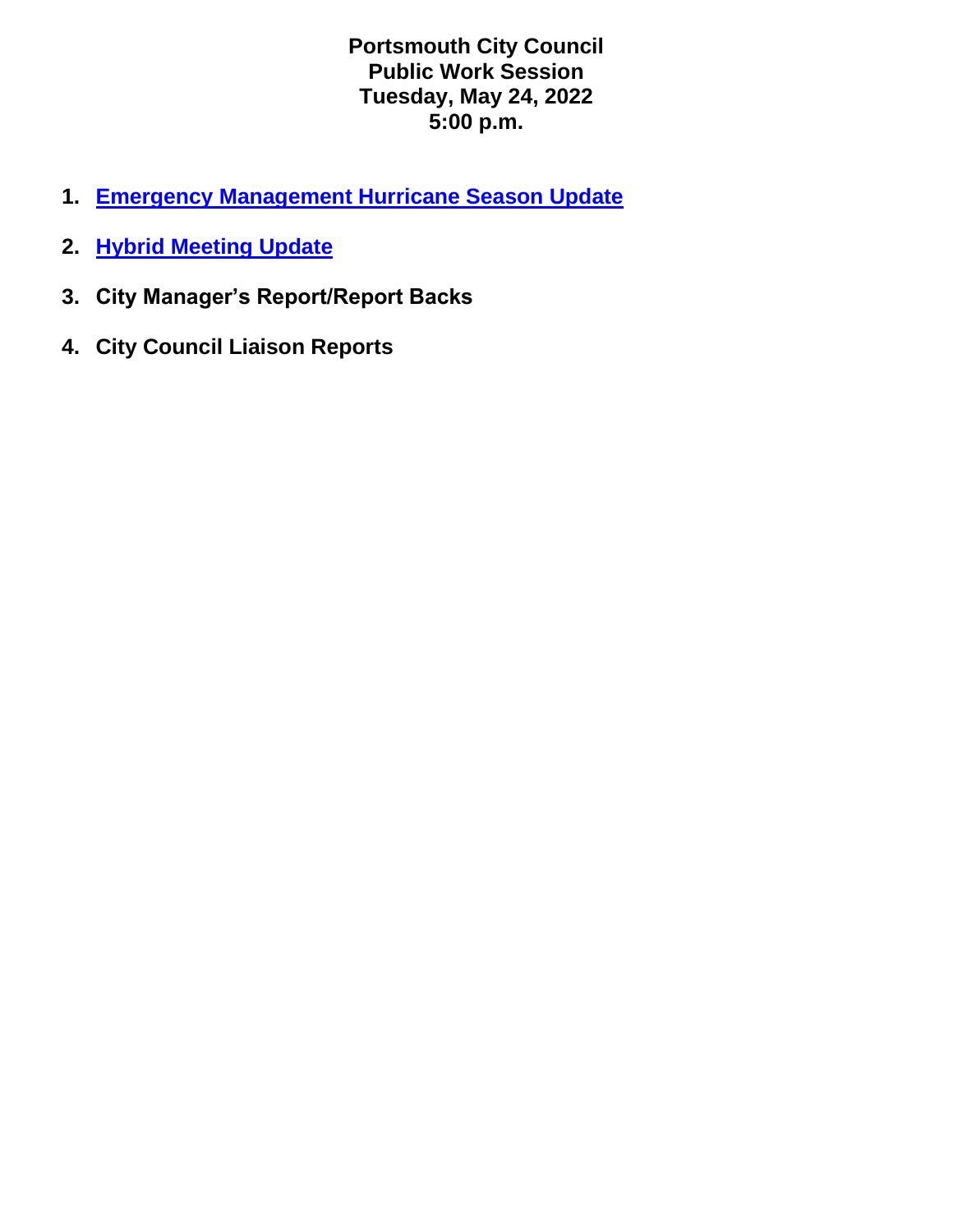

# C I T Y C O U N C I L A G E N D A

**Tuesday, May 24, 2022 - 7:00 p.m. City Council Chamber 801 Crawford Street, 6th Floor, Portsmouth, Virginia**

**CALL TO ORDER**

**INVOCATION - Dr. Wilbur Kelsey, Court Street Baptist Church**

**PLEDGE OF ALLEGIANCE** 

**ROLL CALL**

**[MINUTES](https://www.portsmouthva.gov/DocumentCenter/View/12404/City-Council-Minutes) (**Roll Call)

# **\*CITY COUNCIL RULES REQUIRE A LIMIT OF UP TO FIVE (5) MINUTES TO SPEAK\***

## **PUBLIC HEARINGS**

#### **22 - 151 - Public hearing on a use permit application:**

**UP-22-06 WEST CRADOCK** – Resolution granting the request of Kawaljeet Singh for a Use Permit for a retail sales establishment at 3923 Deep Creek Boulevard on the 2516 Greenwood Drive parcel located in the Urban Residential (UR) zoning district. The Future Land Use Map of the Build One Portsmouth Comprehensive Plan designates this property for Institutional/Public development. The property is owned by Singh & Munjwani LLC & Kumar Hiren. Planning Commission recommends denial. (Roll Call Vote) **[Deferral Letter](https://www.portsmouthva.gov/DocumentCenter/View/12434/22-151-Public-hearing-deferrel-letter)**

### **CITY MANAGER'S REPORT**

- **22-152** Adoption of an ordinance accepting ARPA Mental Health Block Grant funding in the amount of \$29,000 from the Virginia Department of Behavioral Health and Developmental Services and appropriating said amount in the FY 2022 BHS Fund for planning, training, and staff development. (Roll Call Vote) **[Executive Brief and documentation](https://www.portsmouthva.gov/DocumentCenter/View/12407/22-152-CMR-and-documentation) [Ordinance](https://www.portsmouthva.gov/DocumentCenter/View/12408/22-152-Ordinance)**
- **22-153** Adoption of an ordinance to name a neighborhood park at 2715 Bagley Street the "Wilson Ward/Gosport Meditation Garden". (Roll Call Vote) **[Executive Brief and documentation](https://www.portsmouthva.gov/DocumentCenter/View/12409/22-153-CMR-and-documentation) [Ordinance](https://www.portsmouthva.gov/DocumentCenter/View/12410/22-153-Ordinance)**
- **22-154** Adoption of an ordinance to amend Division 1 of Article III of Chapter 7 of the Code of the City of Portsmouth, Virginia (Building Code; Generally) by deleting subsection 7- 103(d), and to amend Appendix A of the Code of the City of Portsmouth, Virginia by deleting the corresponding fee, for the purpose of eliminating the commercial reinspection requirement. (Roll Call Vote) **[Executive Brief and documentation](https://www.portsmouthva.gov/DocumentCenter/View/12411/22-154-CMR-and-documentation) [Ordinance](https://www.portsmouthva.gov/DocumentCenter/View/12412/22-154-Ordinance)**